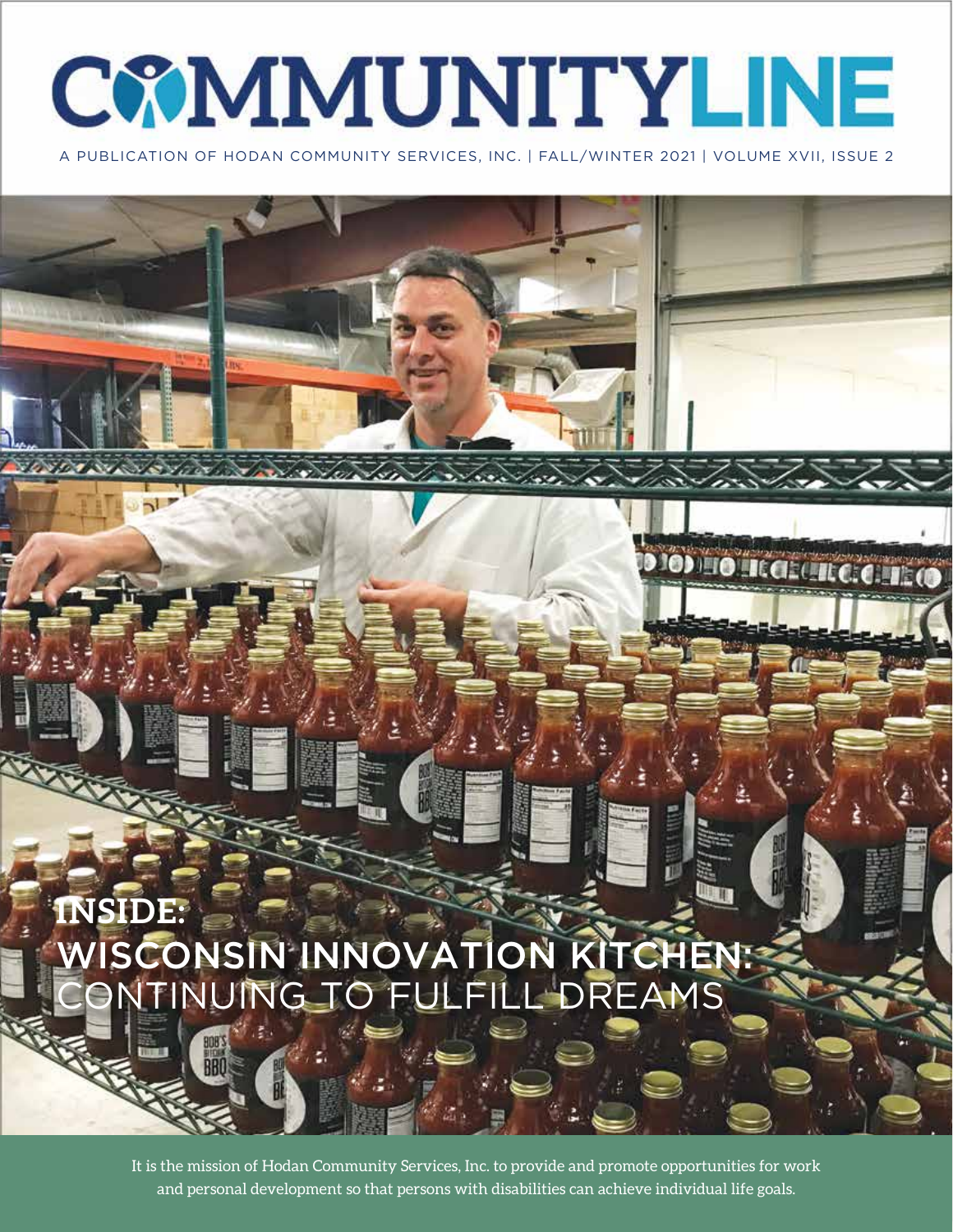#### **Upcoming Calendar**

 **Thanksgiving Holiday (HCS closed) Thursday & Friday November 25 and 26**

**Christmas Holidays (HCS closed) Thursday, December 24, 2021 through Friday, December 31, 2021**

> **Hodan Community Services Programs resume on: Monday, January 3, 2022**

#### **Board of Directors 2021**

Bob Boyle • Chair Earl Barnes • Vice-Chair Brad Wells • Secretary/Treasurer

Members: Margaret Galle • Mineral Point Laura Jenkins • Darlington Jerry Larson • Platteville Tim McKinley • Dodgeville Curt Peterson • Dodgeville Lori Pittz • Mineral Point Linda Rowley • Mineral Point

COMMUNITY**LINE** is published two times a year by Hodan Community Services, Inc. Available in alternative formats by request. Call (608) 987-3336. Editor: Denise Ostergrant

Hodan Community Services 941 West Fountain Street Mineral Point, WI 53565 Phone: (608) 987-3336 Fax: (608) 987-3082

**www.hodancs.org**

#### FROM THE EXECUTIVE DIRECTOR:



 $A$ <sup>s Hodan Community Services continues to navigate through the pandemic, it is exciting to see the</sup> progress we have made. While we were stalled for a period of time in the last two years, we are now back to building our organization. It is amazing how our various programs have been able to grow despite the recent obstacles they have faced.

As you will read in the feature article, our Wisconsin Innovation Kitchen (WINK) has continued to expand its business during the pandemic. With the assistance of a grant, we were able to purchase new equipment, and we also added new business partnerships.

Our Bargain Nooks having been having a stellar year. I would highly recommend following our Face-book page to find the latest deals in each of our five locations. If you have not been to one of our stores, please stop in and check out our great deals and friendly staff.

Our Enrichment and Activities department continues to offer great day services programming. This summer we were able to get back to more community outings including the Iowa County Fair, the Miniature Train Museum, bowling, the Madison Zoo, and Peck's Market.

Our prevocational department has continued to develop work skills for our client-employees on the work floor. We also have increased our cleaning sites, and are now cleaning eight locations in the local community.

Community Employment continues to be strong, as we help consumers with the Department of Vocational Rehabilitation reach their community employment goals. The Project Search site at the University of Wisconsin-Platteville also started back with a new group of students in September. Project Search is a training program for high school students with a collaboration between DVR, UWP, CESA 3, and Hodan Community Services.

We are so fortunate as an organization for the employees that we have. Every employee in this organization is important, and makes it possible for us to provide high quality services to those we serve. We also cannot thank our donors enough for their continued support of our organization. Without our donors we would not be able to continue to serve our mission. With continued sup-port from the community and our staff, we will continue to progress into new and better ways of meeting our mission.

**Chris Mitchell,** Executive Director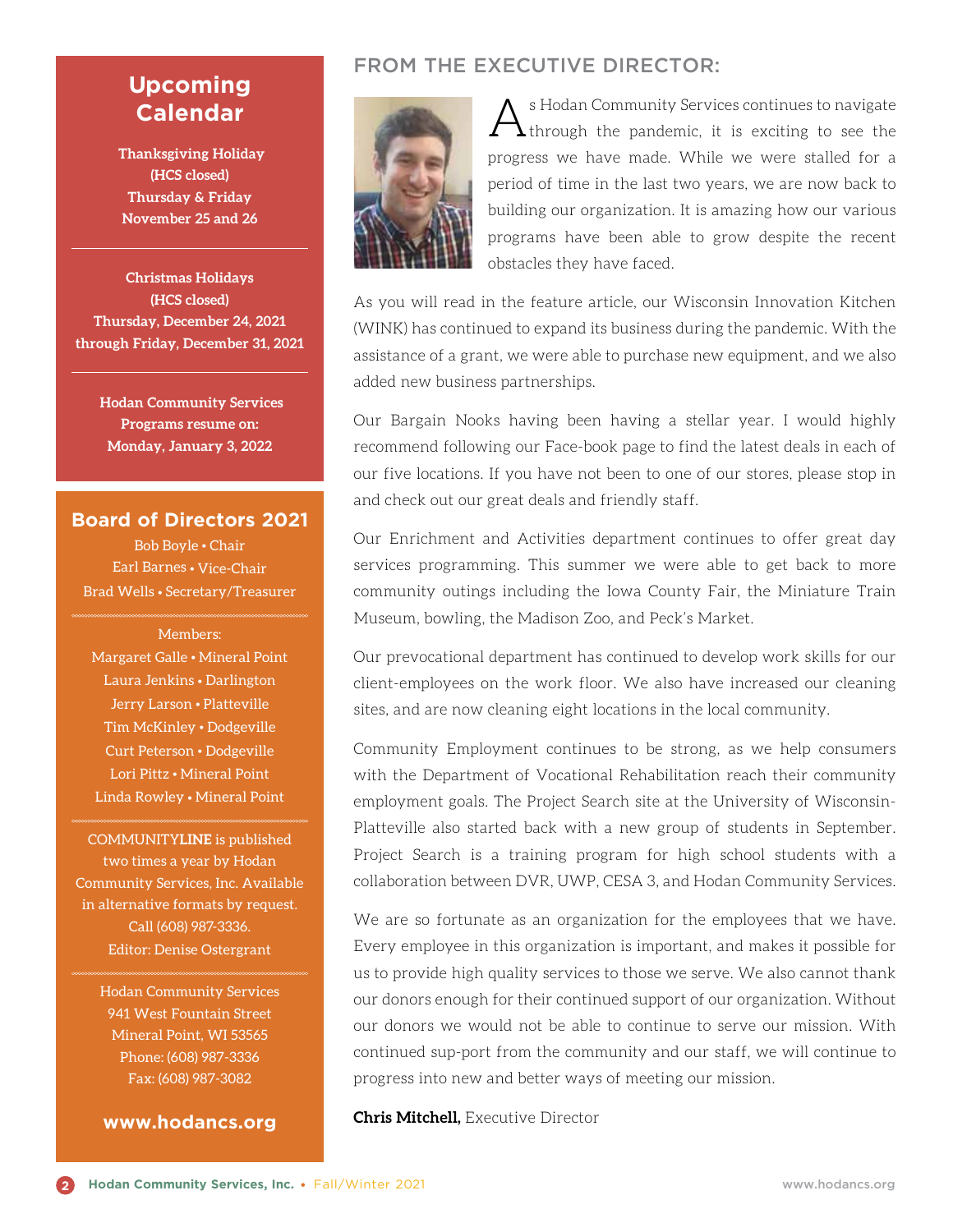### FEATURED EMPLOYEE **Scott Hering**



 $S$ cott began working at Hodan Community Services<br> $S$ in 2011. He works as a Team Leader in our Enrichment Activities Department but if you ask any client employee, he is their friend. Scott enjoys bringing fun and joy to everyone around him. You will always see him laughing and joking and truly cares about the client employees. If you ask Scott what he likes best

about his job, he will tell you he loves hanging out with all his friends and finds it to be a very rewarding job.

When not at work, Scott enjoys spending time with his wife, Penny of 12 years, and their 6 children and 6 grandchildren. His hobbies include finding John Wayne memorabilia at flea markets, Wisconsin sports, collecting vehicles, gardening, and spending time with friends. Scott also makes the best homemade sauerkraut!

Scott feels it has been a privilege to work in this field with all his friends in EA. The truth is, Hodan Community Services is a better place with Scott as an employee and friend. We thank Scott for all his hard work and loving dedication to our client employees.  $\bullet$ 

CLIENT-EMPLOYEE PROFILE: **Sheral Sander**



 $\bigcap$  heral started working at Hodan Community  $\sum$  Services in Nov 2019. While at Hodan Community Services Sheral spends her day working in production. Sheral is able to do most jobs but is the go to girl for producing glued cardboard feet. It is great to see her improvements over the last year not only with her quantity but with her quality of work. She has set

goals for herself, and as she meets each one she sets even higher goals. She has also recently started to help clean businesses in the community. Keep up the good work!

When asked what she enjoys most about coming to Hodan Community Services she stated "getting out and socializing with friends". Sheral is always willing to help her friends out and loves catching up with them at breaks and lunchtime. She also enjoys joking around with staff and will display her sharp wit with some good one liners. Sheral always knows how to brighten someone's day. Thanks for all that you do, Sheral!  $\bullet$ 

#### **2021 EMAIL DIRECTORY**

Chris Mitchell, Executive Director cmitchell@hodancs.org

Tom Schmit, Director of Community Employment tjschmit@hodancs.org

> Tom Schraeder, Director of Development tschraeder@hodancs.org

Michael Forsyth, Assistant Director of Work Services mforsyth@hodancs.org

> Vicki Clark, Employment Specialist vclark@hodancs.org

Jamie Potterton, Deputy Director/Case Management jpotterton@hodancs.org

Roxanne Harris, Director of Enrichment Activities/ Case Management rsharris@hodancs.org

> Karen Wells, Director of Retail Sales kawells@hodancs.org

Diane Kliebenstein, Director of Transportation dkliebenstein@hodancs.org

Denise Schmitz, Assistant Director of Transportation dschmitz@hodancs.org

> Tina Mitchell, Director of Business Services tmitchell@hodancs.org

Pat Stacey, Assistant Director of Business Services pstacey@hodancs.org

> Denise Ostergrant, Business Office Assistant dostergrant@hodancs.org

Ray Guenther, Director Wisconsin Innovation Kitchen rguenther@hodancs.org

> Summer Hamille, Marketing Specialist shamille@hodancs.org

Steve Arn, Director of Operations sarn@hodancs.org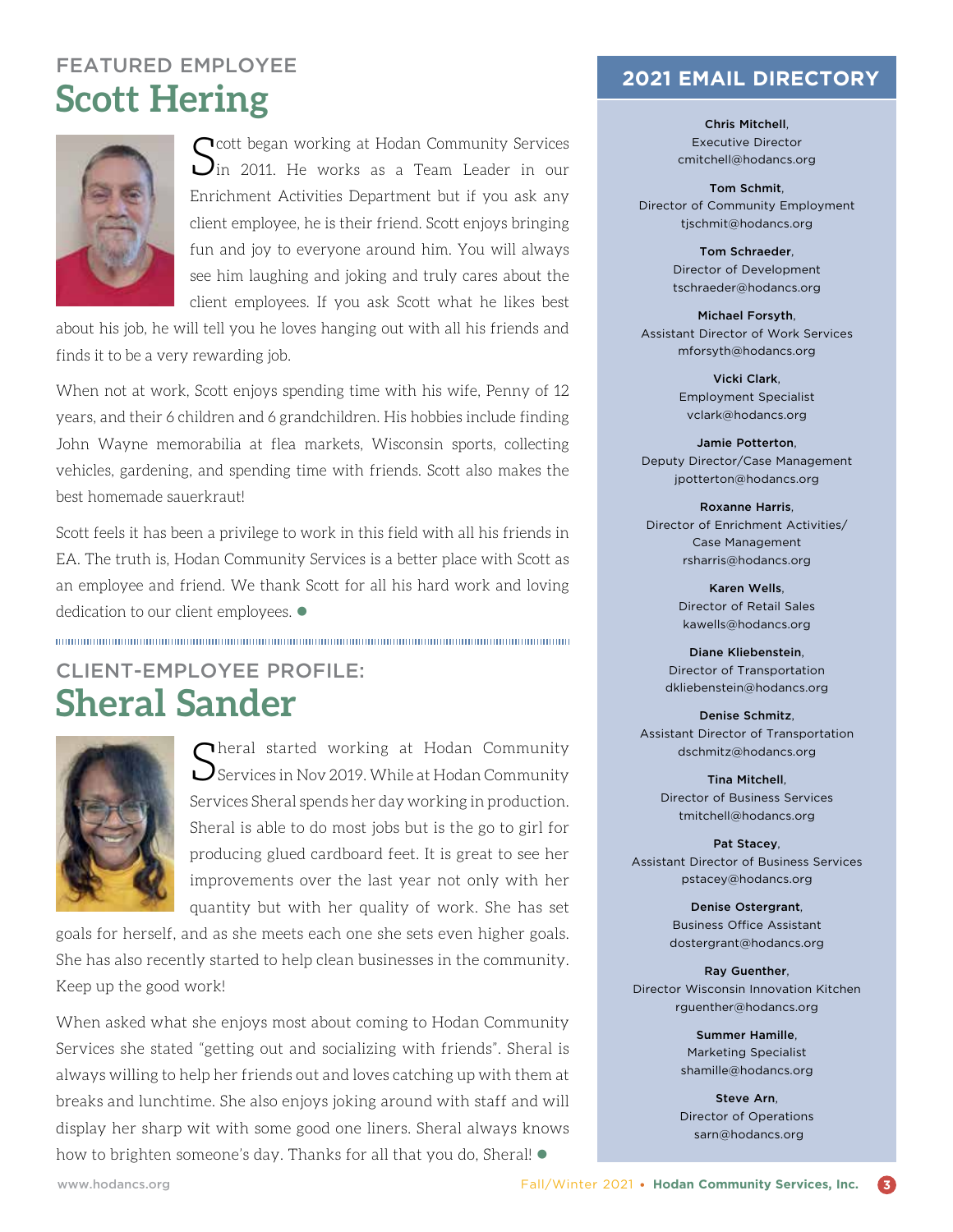

## WISCONSIN INNOVATION KITCHEN: **Continuing to Fulfill Dreams**

Formerly it had been Hodan Community Service's (HCS) Dairy Queen – the first fast food restaurant in the U.S. to be owned by a community rehabilitation center serving adults with disabilities. Then in 2010 the transformation into a 10,000 square foot, state-of-theart food processing facility in Mineral Point took place.

It has been over 11 years since Wisconsin Innovation Kitchen (WINK) opened its doors and began operating as an FDA approved, state-inspected and licensed commercial co-packing facility. Within that time, former Director Kent Genthe, who recently retired after seven years of service, has helped WINK evolve to meet the needs of new entrepreneurs and to keep pace with customers who are growing. He has been instrumental in the growth and direction of WINK, and its ability to sustain itself.



WINK's experienced staff is comprised of Ray Guenther, now Director, who joined HCS in 2009 after working in shipping and receiving, then sales with H & H Foods for 33 years. Assisting him with production is Equipment Technician Seth Jones, who began helping out at HCS when he was 16 years old. After graduating from high school, he worked in food service at HCS for many years before moving on to become a staff member at WINK and putting his food knowledge to work in production. Both

men are certified with the State. Production Supervisor Summer Hamille has been with WINK for five years and is responsible for overseeing the Client-Employees and assigning them tasks. She had worked closely with Kent Genthe in Food Service at Lands' End for five years as the Cafeteria Supervisor overseeing proper food safety for five separate cafeterias within the Lands' End campus.

WINK's reputation as being a minimum volume co-packing facility has brought many entrepreneurs and farmers to its doors from around the region and across the country. It enjoys relationships with local customers like Bob's Bitchin' BBQ in Dodgeville, Siren Shrub in Amherst Junction, Prem Meats in Spring Green, The Woods in Lone Rock, and Wun Doe Mus in Platteville as well as customers further away like It's Just Sauce in Iowa, and Barmalade in Texas. And it continues to get calls from all parts of the continental United States to process product for retail sale.

WINK specializes in producing products (sauces, mixes, beverages) that can be cooked in kettles, pumped and automatically filled using only the safest methods. WINK's staff oversees production and work diligently to ensure compliance with proper processing guidelines.

Even as its customers have grown, WINK has been able to keep pace and provide the efficiencies and expediency necessary to maintain its services. This is due, in large part, to the USDA/Local Food Promotion Program grant that Hodan Community Services received in September of 2018 for its co-packing facility. The purchase of new equipment has allowed kitchen staff to maximize efforts and reduce waste.

Guenther is very happy with the installation and use of the new equipment purchased through the grant. "The amount of preparation time it saves," he said, "not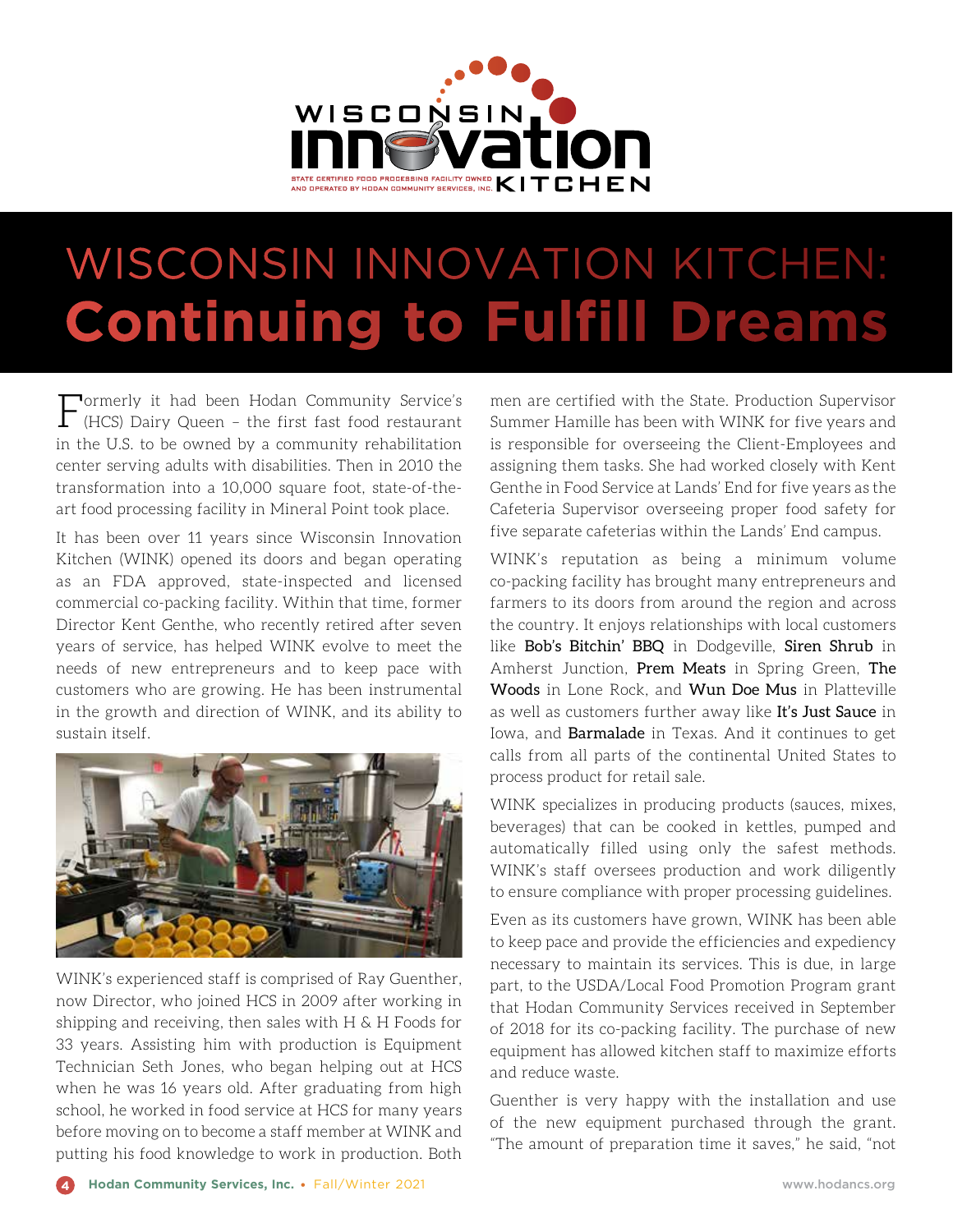

to mention the unnecessary waste, equals a full day of production. The pump we use for ketchup alone is a huge time and ingredient saver. What we get done in a day," he adds, "used to take us three or four days. We get six times as much done now because we're not doing everything by hand. Plus the yield is greater for the customer."

With money from the grant, WINK now enjoys upgraded equipment like a bottling conveyor, heat tunnel for shrinking tamper-evident bands on bottles, new box taping machine, battery-operated fork lifts, dryfill machine, kettle, automatic liquid filling machine, bottle-feed table, ribbon blender, pallet wrap machine, and an electric pump that gets bulk ketchup out of barrels.

The new equipment has served WINK on two levels: first, it speeds up the production process, and second, it allows Client-Employees to work on other projects concurrent to kitchen staff. One example of this is long-standing customers Bob's Bitchin' BBQ and Coffee Chew. While barbecue sauce is being pumped into bottles for Bob's Bitchin' BBQ, Client-Employees Miranda McAuliffe and Brooke Chandler are applying labels to tins for Coffee Chew in preparation for its production while Paul Bailie is putting shrink bands on cooled bottles.

Hamille said, "It's amazing the amount of production we accomplish now. While my co-workers are in the kitchen producing for one customer, I'm in the warehouse with the Client-Employees getting ready for production runs coming up. It's now a seamless process," she adds. "The efficiency we have gained from this new equipment is monumental," said Jones, "Our customers are impressed with how quickly we process their products for them."

"Working with entrepreneurs and businesses to produce food and beverages that are safe to consume is our primary concern," said Guenther. Now under his guiding hand, WINK is continuing its grant goals of (1) expanding the capacity of WINK for existing and new local food growers/entrepreneurs through the new equipment technologies, and efficiencies; (2) working with new local food entrepreneurs/ enterprises/ organization that source ingredients from local and regional growers; and (3) beginning/increasing local food processing of new and existing products, as a result of new sales/distribution channels into retail and wholesale opportunities.

What began as a kitchen through which to process its own successful line of Farmhouse Recipes foods has now progressed into a full-service co-packing facility that helps entrepreneurs get their product made in small, easy-to-manage batches without a lot of capital outlay and onto store shelves. WINK continues to fulfill entrepreneurs' dreams.  $\bullet$ 

## **Community Employment Partners**

#### **THANKS TO:**

A&W in Lancaster Bargain Nooks Citgo in Montfort Cobb Library Cobb Methodist Church Culvers in Dodgeville Culvers in Platteville Cummins Emissions Solutions in Mineral Point Dodgeville Library Edenbrook in Platteville First United Methodist Church in Mineral Point Gray Dog in Mineral Point Hartzell's IGA in Warren, IL Hope Lutheran Church in Mineral Point Kundert's Main St. Market in Blanchardville Kwik Trip in Fennimore Kwik Trip in Dodgeville Kwik Trip in Mineral Point Lafayette County Health Department Memorial Hospital of Lafayette County Mineral Point Library New Horizons in Darlington Peace Lutheran Church in Cobb Piggly Wiggly in Darlington Piggly Wiggly in Dodgeville Piggly Wiggly in Platteville Platteville School District Plymouth United Church of Christ in Dodgeville Popolo's Pizza in Mineral Point Premier Cooperative in Mineral Point RBS Activewear in Argyle Saether's Funeral Home in Blanchardville Upland Hills Hospital in Dodgeville UW-Platteville Walker House in Mineral Point Walmart in Dodgeville Walmart in Platteville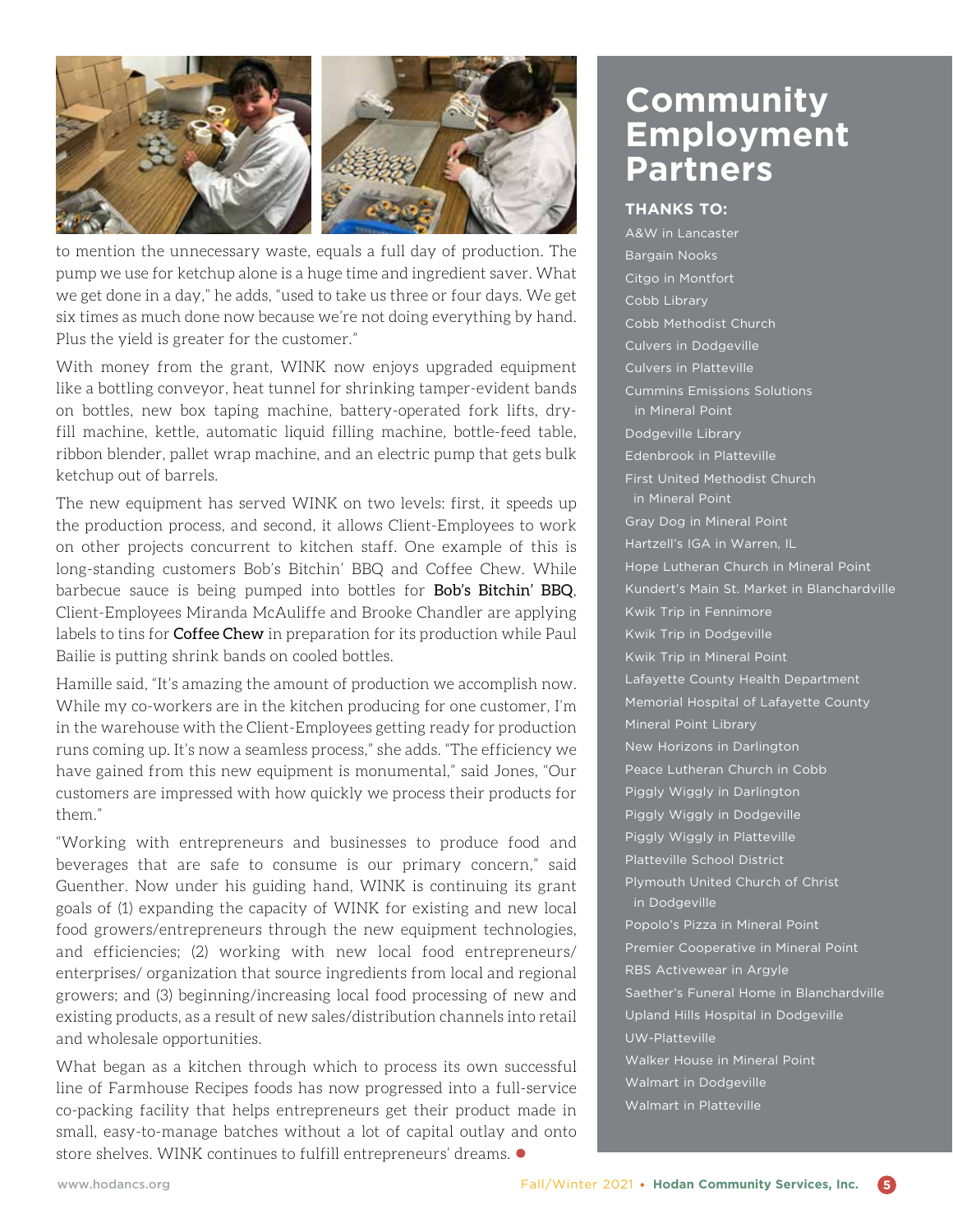

## **ALMOST \$93,000 RAISED IN 4th ANNUAL ERICKSON GOLF OUTING!**

 $\blacktriangleright$ 

\*\*\*

On June 26, 2021 the Fourth Annual Alex and Kelsi Erickson Family Golf Outing for Hodan Community Services was held. It was a great success…. in so many ways! That morning the weather did not look good with thunderstorms predicted. **FOURTH ANNUAL** Fortunately, no thunderstorms appeared ALEX  $\dot{\varepsilon}$  KELSI and no stoppage of golfing was needed as only light rain fell for less than one **ERICKSON FAMILY** hour total that day (less than .1 inch of OLF OUTING FOR rain). 173 golfers (including honorary hosts Alex and Kelsi, as well as two HCS client-employee golfers) teed off at the Dodge Point Country Club near Mineral EST. THE MAN INCLUSIVE EVENT" 2018 Point beginning at 10:00am and concluded rounds by 4:30pm.

Following a "Happy Hour" and music by TJ Anderson, a delicious steak and chicken dinner was served to about 270 attendees, including golfers and many HCS client-employees and their families. Local Monroe radioman, Kent McConnell, emceed the evening with his usual great humor. Guest speakers, who thanked event attendees, volunteers, sponsors, and donors, were

Alex and Kelsi (with their young children, Owen and Harper), Bob Boyle, and Chris Mitchell.

The three teams with the best scores were announced.

A 50-50 raffle winner was announced as well as high bidders for 23 terrific silent auction items. The evening concluded with a live auction of five select items, with the spirited bidding help from the volunteer auctioneers from On Point Auction Service. Two HCS client-employees, Krista Blosch and Jenni McConnell helped to show off each item and spurred on the bidding.

The many sponsorships and cash donations were truly heartwarming and were aided by

a \$20,000 match by an anonymous donor. All told, this one-day special event's golfing and activities netted us \$92,960, after expenses were paid, a new record for the event! It was a truly special and inclusive day and evening that will be long remembered by all in attendance. Excitement is already building for next year's Fifth Annual event on Saturday, June 25, 2022.  $\bullet$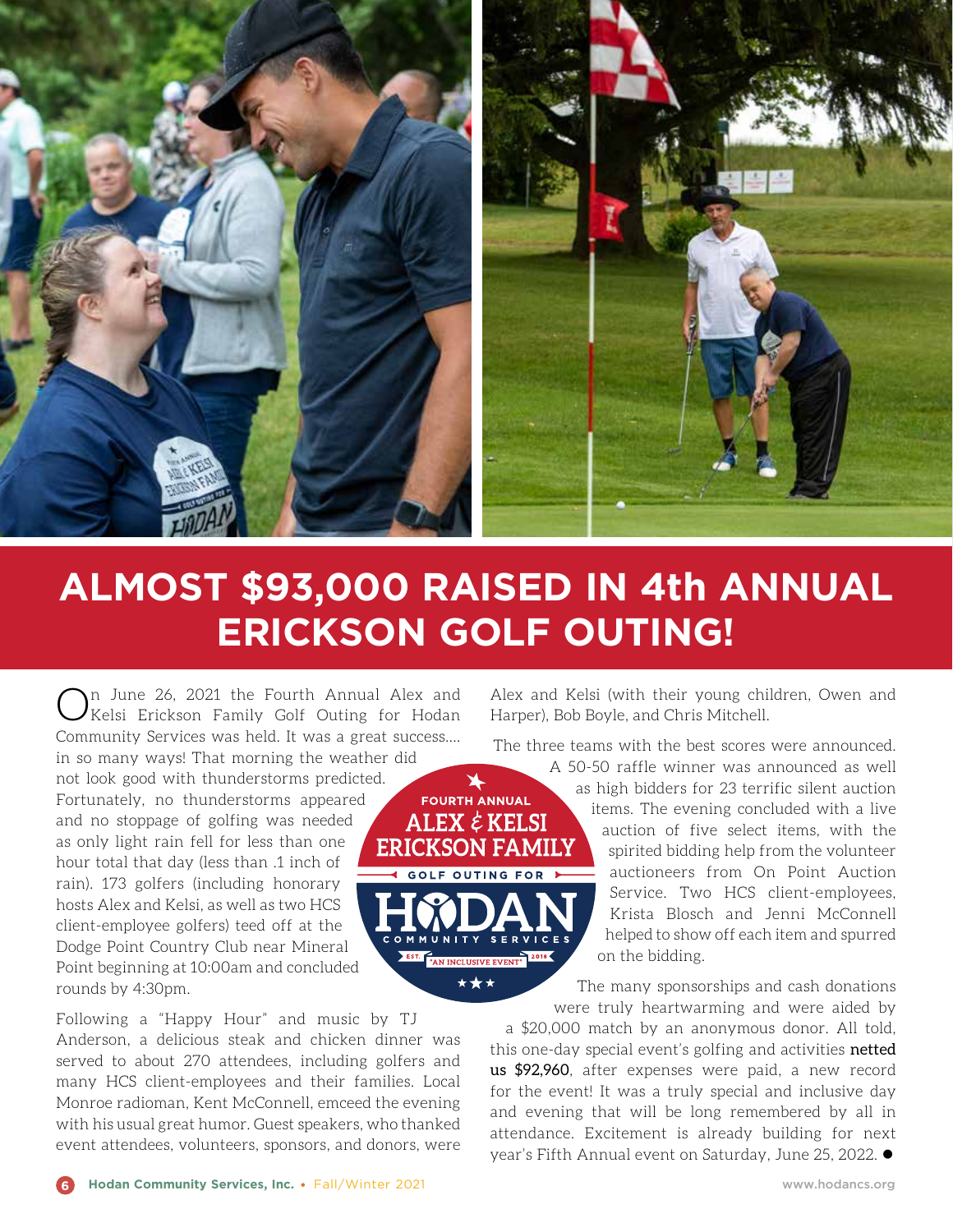## BARGAIN NOOK Top 5 Reasons to Shop Local

- 1 More personalized customer service.
- 2 Creates more jobs and opportunities.

4 **AN AN AN** 

- 3 Reduces environmental impact.
- 4 Non-profits receive more support.
- 5 Tax dollars stay local & reenter the community.

#### Mineral Point • Darlington • Spring Green • Platteville • Mount Horeb

#### **Bargain Nook Gift Cards Available in any \$\$ amount**

**Perfect for the holiday gift-giving season! (They are rechargeable, too!)**

**Darlington** Spring Green Platteville Mount Horeb

**Quality New and Used Apparel Recycled Treasures**





**. . . . .** 

d.

#### **https://facebook.com/BargainNook/ 2021 BARGAIN NOOK HOLIDAY HOURS:**

Closed Thanksgiving Day – Thu, Nov 25 Close at 1 p.m. Christmas Eve – Fri, Dec 24

Closed Christmas Day – Sat, Dec 25 Close at 1 p.m. New Year's Eve – Fri, Dec 31

Closed New Year's Day – Sat, Jan 1, 2022

Closed for Inventory – Mon, Jan 3, 2022

You are creating revenues for Hodan Community Services to provide and promote opportunities for work and personal development so that persons with disabilities can achieve individual life goals . . . and **WE THANK YOU!**

N